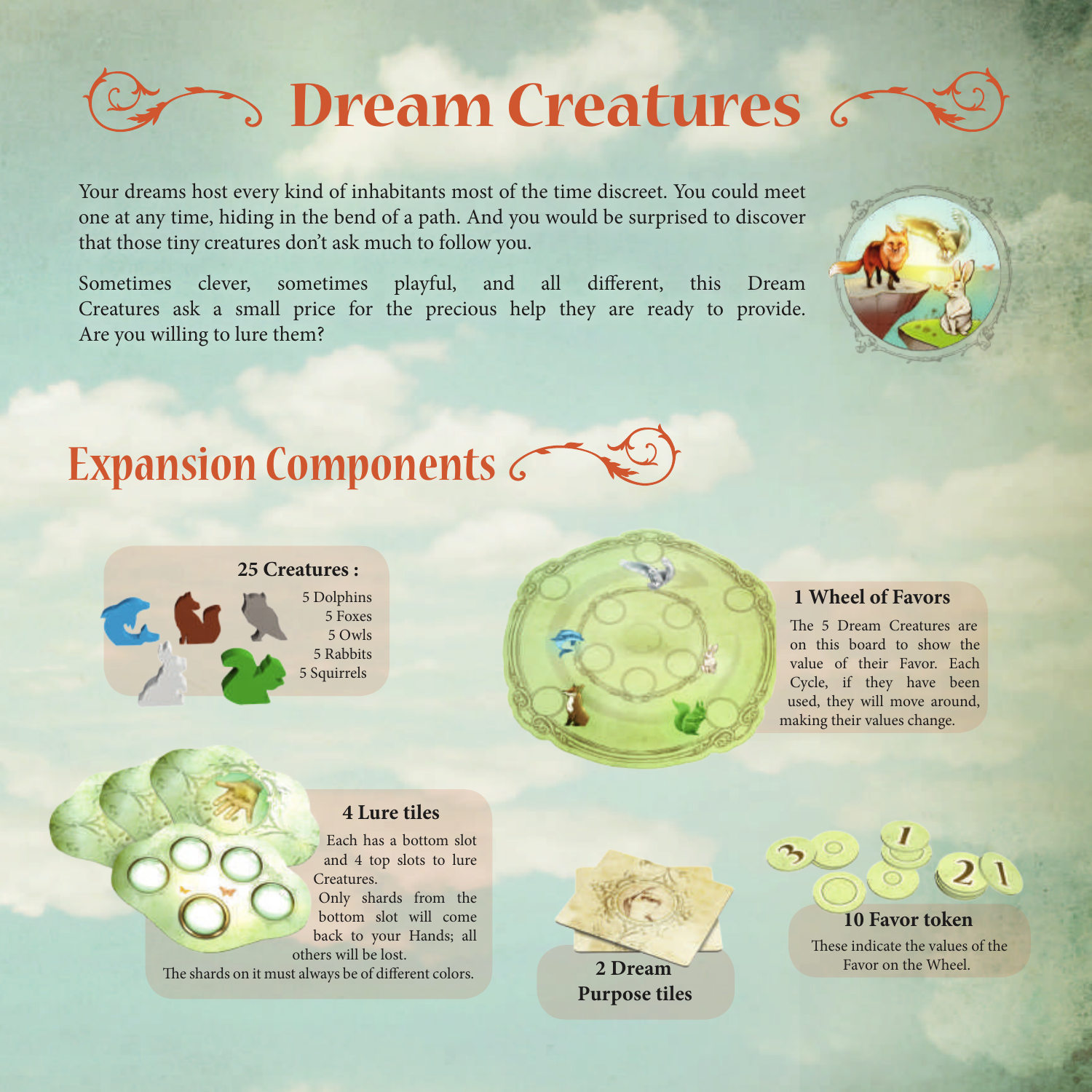## **How to play**

### **Expansion Setup**

Add these steps to the regular setup:

- During step 5, shuffle all Dream Purpose tiles from *Dream Creatures* together with the others.
- Put the Favor Wheel beside the Dreamworld board, and put 1 Creature of each kind next to its picture. Then form a reserve with all remaining Dream Creatures.
- Put 1 random Favor token face up on each slot, according to the icon on its back: those with a small circle on the inner ring slots, the rest on the outer ring slots. Put the 2 remaining tokens back in the box.

#### **Luring a Dream Creature**

You can lure a Dream Creature at any time during your turn, by following these rules:

- Take a shard of the Creature color you want to lure from your Hands, and put it on your Lure tile.
- Move 1 additional shard from your Hands to the Lure tile for each other Creature already present in your Dreamscape. *You can only have one shard of each color on your Lure card.*
- Take the Creature you just lured from the reserve, and put it on a shard that has nothing on top of it. *You can have only one Creature of each kind in your Dreamscape.*
- Benefit from the Creature Favor, according to its value on the Favor Wheel *(see next section)*.



• Finally, each player takes a Lure tile to put next to their Dreamscape board.



*As the Lure tile only has one slot that stores shards, only the green shard will come back into your Hands at the beginning of next Cycle (See Emergence, on last page).*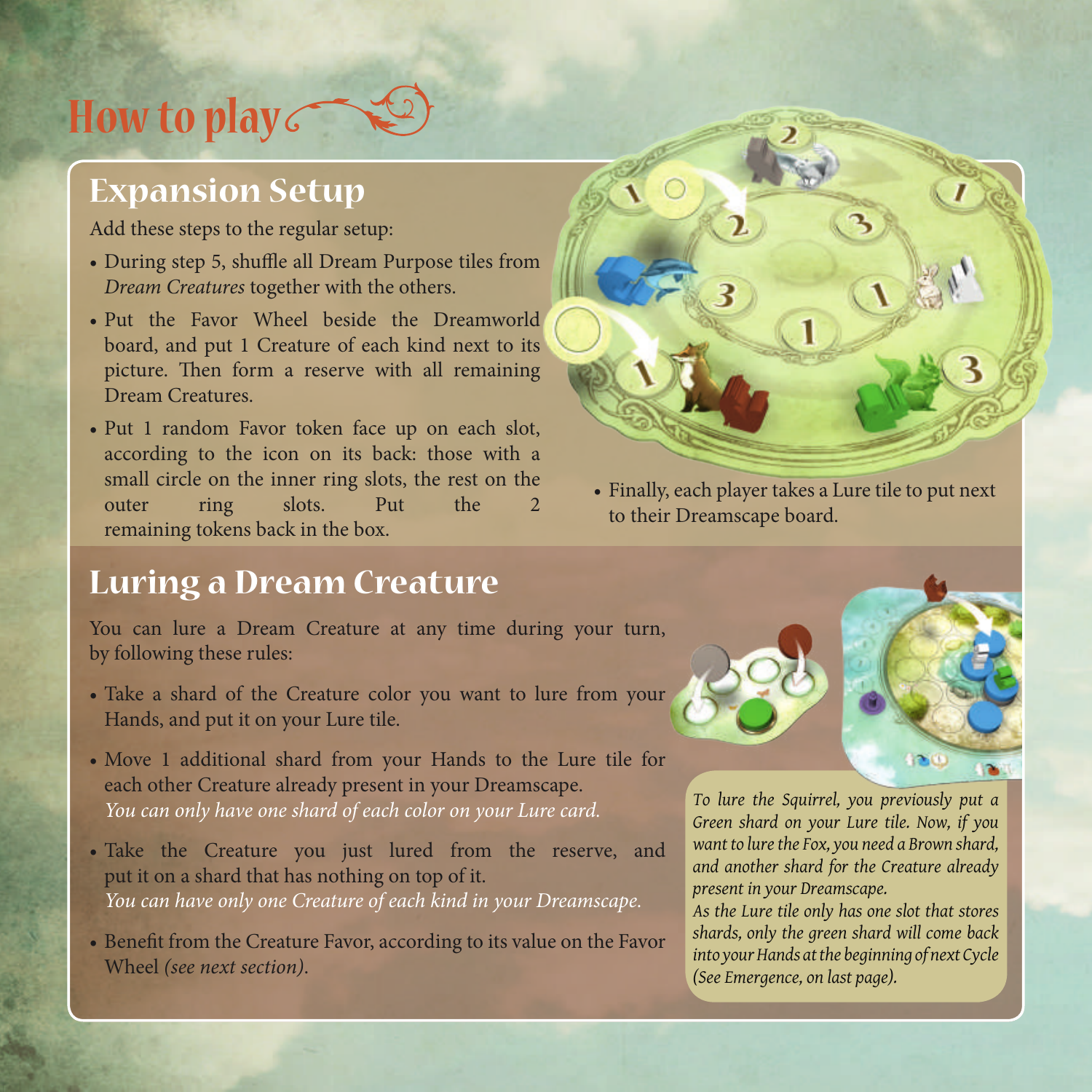#### **Taking advantage of the Creature Favors**

Each Dream Creature has a different Favor to give. You benefit from it at the moment you lure it into your Dreamscape. Additionally, it may be used once a Cycle by putting a shard of the Creature's color onto your Lure tile.

*Remember, however that you can never have more than one shard of each color on your Lure card.* You will find below the Favors of the 5 Dream Creatures. The X in each description refers to the value of the Creature on the Wheel of Favors, making each Favor evolve during the game.



Randomly **pick X Dreamshards** from the bag and immediately put them in your Dreamscape. Standard shard placement rules apply.



**Collect X Dreamshards** from the location where your Sleeper is and put them in your Hands. Standard collect rules apply.



Take a shard **from any of your cards** back to your Hands, and score X Slumber points. This card may now be used again.



Take a shard **from another player's Dreamcard** and put it in your Hands. This player scores X Slumber points. This Dreamcard may now be used again.



Get X movement points to **move your Dreamer and/or your Creatures** in your Dreamscape. Standard movement rules apply, so you can move through a tree, or any element on top of a shard, but you may never stop on one of them. Ignore the specifities of the shards when Creatures pass or stop on them.

*Note that you can also use a white shard to move any Creature in your Dreamscape, like your Dreamer.*

#### **Final Scoring**

At the end of the game, each Creature in your Dreamscape counts as a Dreamshard of its color. Furthermore, it does not prevent the shard on top of which it is of being visible.